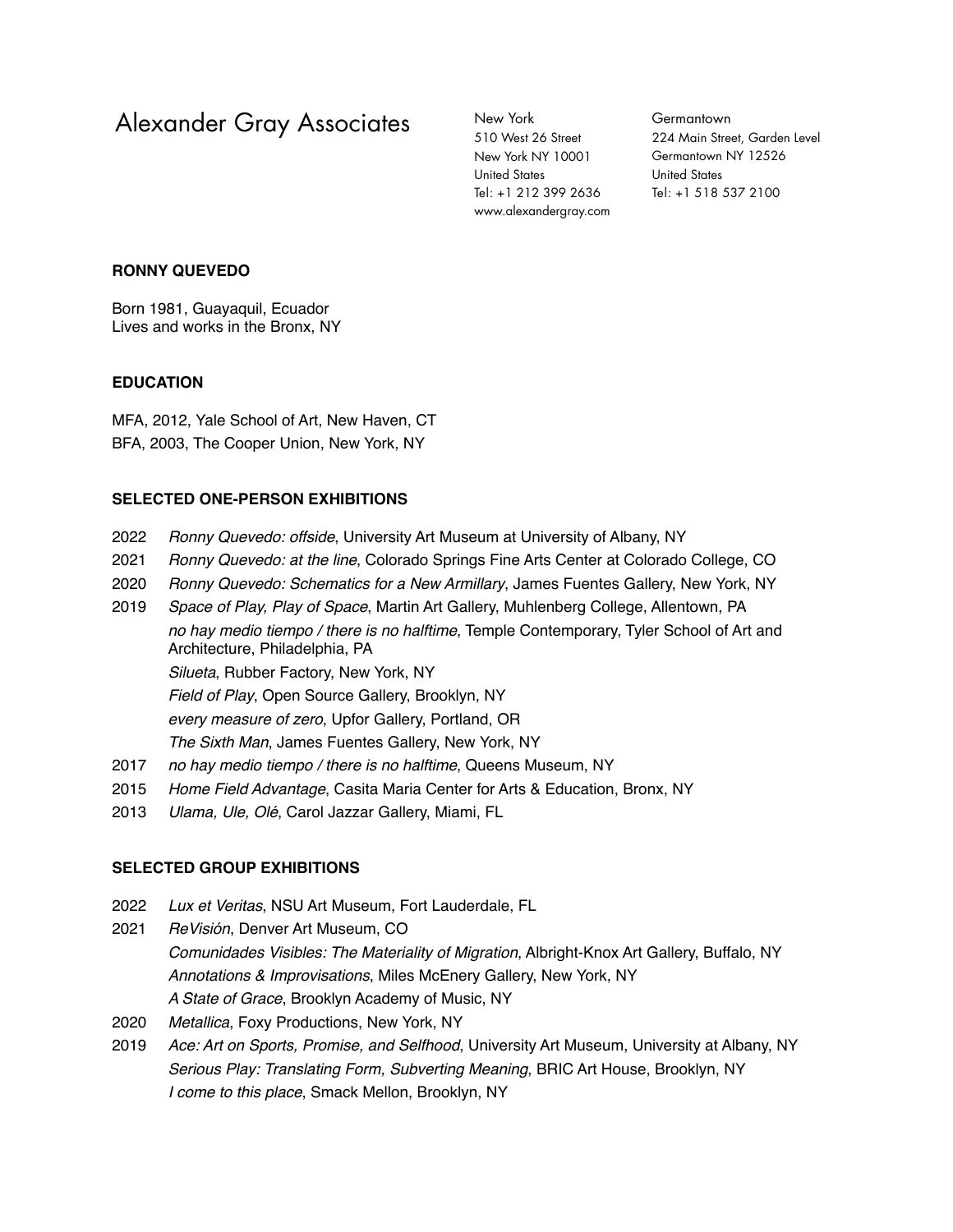*Effort Economy*, Blue Star Contemporary, San Antonio, TX *Monarchs: Brown and Native Contemporary Artists in the Path of the Butterfly*, Nerman Museum of Contemporary Art, Kansas City, KS 2018 *Pacha, Llacta, Wasichay: Indigenous Space, Modern Architecture, New Art*, Whitney Museum of American Art, New York, NY *Now We Are Five*, Upfor Gallery, Portland, OR *The World's Game: Fútbol and Contemporary Art*, Perez Art Museum, Miami, FL *No Longer Yours*, The Mistake Room, CONDO, Mexico City, Mexico *Selections by Larry Ossei Mensah*, Elizabeth Dee Gallery, New York, NY *Monarchs Brown and Native Contemporary Artists in the Path of the Butterfly*, Blue Star Contemporary, San Antonio, TX; Museum of Contemporary Art North Miami, FL 2017 *Under the Influence*, Ralph Arnold Gallery, Chicago, IL *Monarchs: Brown and Native Contemporary Artists in the Path of the Butterfly*, Bemis Center for Contemporary Art, Omaha, NE *Passenger Pigeon Press Exhibitio*n, La Maison d'Art, New York, NY *The Socrates Annual*, Socrates Sculpture Park, Queens, NY *Diamonds, Rings and Courts: Sport Is More Than a Game*, Dr. M.T. Geoffrey Yeh Art Gallery, St. John's University, Queens, NY 2016 *Appro-propagation*, Kala Art Institute Gallery, Berkeley, CA *Subduction*, Upfor Gallery, Portland, OR *March Madness*, Fort Gansevoort, New York, NY 2015 *Open Sessions 6*, The Drawing Center, New York, NY *The Landscape Changes 30 Times*, Anahita Art Gallery, Tehran, Iran *Specter Field*, Lawndale Art Center, Houston, TX *Name It by Trying to Name It: Open Sessions 2014–15*, The Drawing Center, New York, NY *Lineas de la Mano*, Sicardi Gallery, Houston, TX *NY State of Mind*, Rush Arts Gallery, New York, NY *Open Sessions: Drawings in Context / Field*, Queens Museum, NY 2014 *Ecuador Meets Berlin – Mittelpunkt*, Emerson Gallery, Berlin, Germany *Moving, Not Moving*, The McKinney Avenue Contemporary, Dallas, TX *2014 Core Exhibition*, Museum of Fine Arts, Houston, TX *Spring/Break Art Show*, Old School, New York, NY *SonicWorks*, Diverse Works, Houston, TX 2013 *Twelve Variations*, Hatch Projects at Chicago Arts Coalition, IL *Reading List: Artists' Selections from the MOMA Library Collection*, Museum of Modern Art, New York *Exile*, El Rincon Social, Houston, TX *2013 Core Exhibition*, Museum of Fine Arts, Houston, TX 2012 *La Placita*, Islip Art Museum, East Islip, NY *Eyes Off the Flag*, Motus Fort, Tokyo, Japan *Home is Where The Bronx Is*, Longwood Arts Gallery, Bronx, NY 2011 *301*, La Casa Cultural at Yale University, New Haven, CT *El Museo's Bienal: The (S) Files 2011*, El Museo del Barrio, New York, NY *spillage: traces, evidence and presence*, Carol Jazzer Gallery, Miami, FL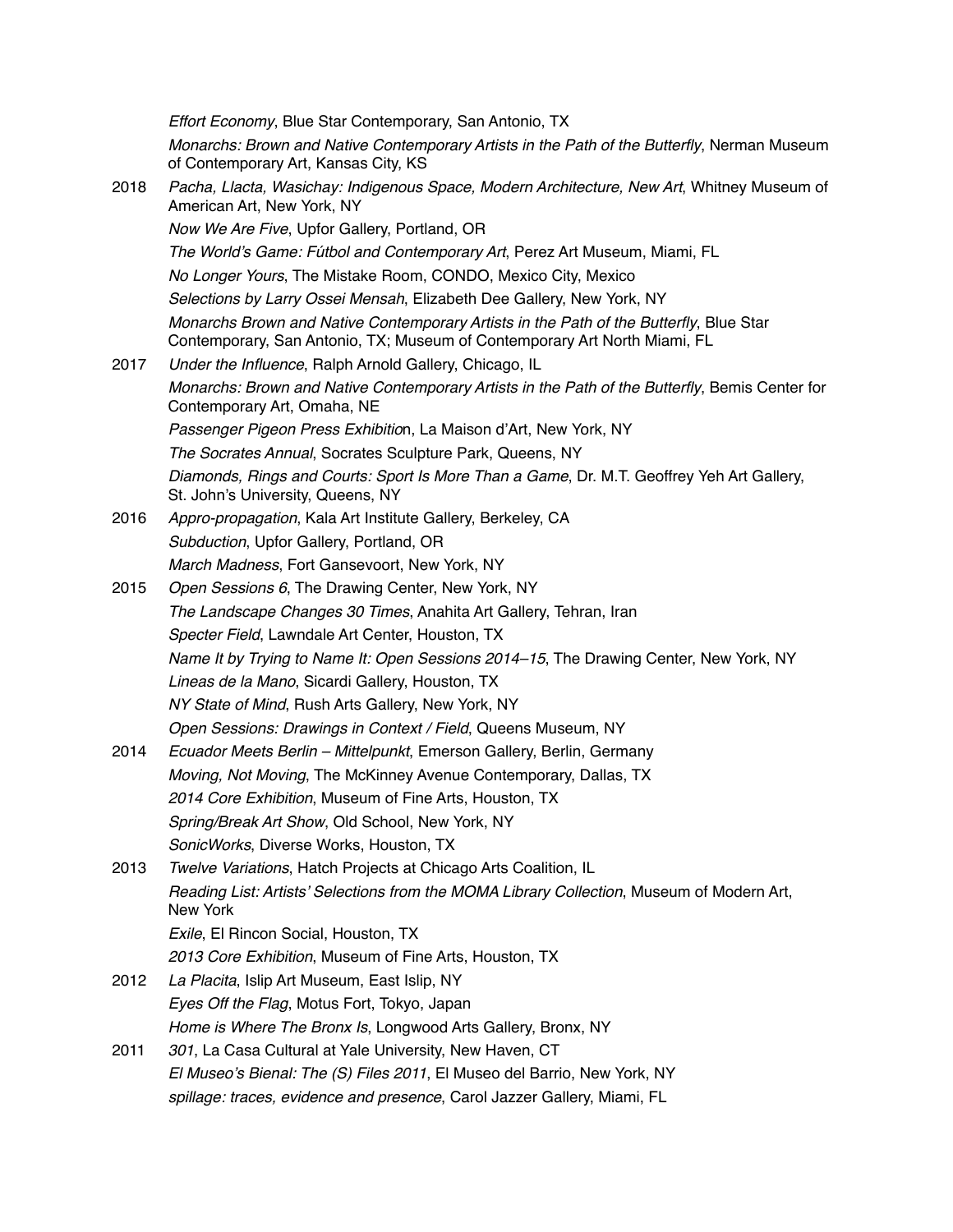- 2010 *See What I Mean*, El Taller Boricua, New York, NY *Rompe Puesto*, Bronx River Art Center, NY *Paper Scope*, Lower East Side Printshop, New York, NY
- 2009 *Dialects 1.2*, Bronx River Art Center, NY *No hay de queso, nomas de papa*, Bronx Blue Bedroom Project, NY *CUMANANA*, Saltworks Gallery, Atlanta, GA
- 2008 *Emerge 9 Exhibition*, Aljira Contemporary Art Center, Newark, NJ *How Soon Is Now?*, Bronx Museum of the Arts, NY
- 2007 *Everyday is Like Sunday*, Longwood Arts Gallery, Bronx, NY

# **PUBLIC COLLECTIONS**

Albright-Knox Art Gallery, Buffalo, NY Colorado Springs Fine Arts Center at Colorado College, CO Denver Art Museum, CO Museum of Old and New Art, Hobart, Tasmania, Australia Whitney Museum of American Art, New York, NY

## **GRANTS AND AWARDS**

- 2021 Joan Mitchell Fellowship, Joan Mitchell Foundation Harpo Foundation New Work Project Grant
- 2019 Jerome Hill Artists Fellowship, Jerome Foundation
- 2017 A Blade of Grass Fellowship for Socially Engaged Art Socrates Sculpture Park Artist Fellowship
- 2016 Queens Museum / Jerome Foundation Fellowship for Emerging Artists
- 2014 Eliza Long Prize, Museum of Fine Arts, Houston
- 2013 Eliza Long Prize, Museum of Fine Arts, Houston
- 2012 New American Paintings MFA Annual 99
- 2011 BRIO Award, Bronx Council on the Arts Gloucester Landscape Painting Prize, Yale School of Art
- 2008 PRINT Magazine Regional Design Annual 2008

# **SELECTED BIBLIOGRAPHY**

Angeles, Gabriella. "From Latinx artists to new takes on Surrealism, curator Marcela Guerrero's favourite works at Frieze New York." *The Art Newspaper*, May 19, 2022.

Asgard, Sholeh, André Magaña, Keli Safia Maksud, Ronny Quevedo, Mira Dayal. "Down The Line." *Art in America*, May 9, 2022.

Bernard, Mary Grace. "Ronny Quevedo: at the line." *DARIA Denver Art Review Inquiry & Analysis*, November 19, 2021.

Birzer, Dani. "Colorado Springs Fine Arts center Museum to present Quevedo exhibit Oct. 1." *Fox 21 News*, August 26, 2021.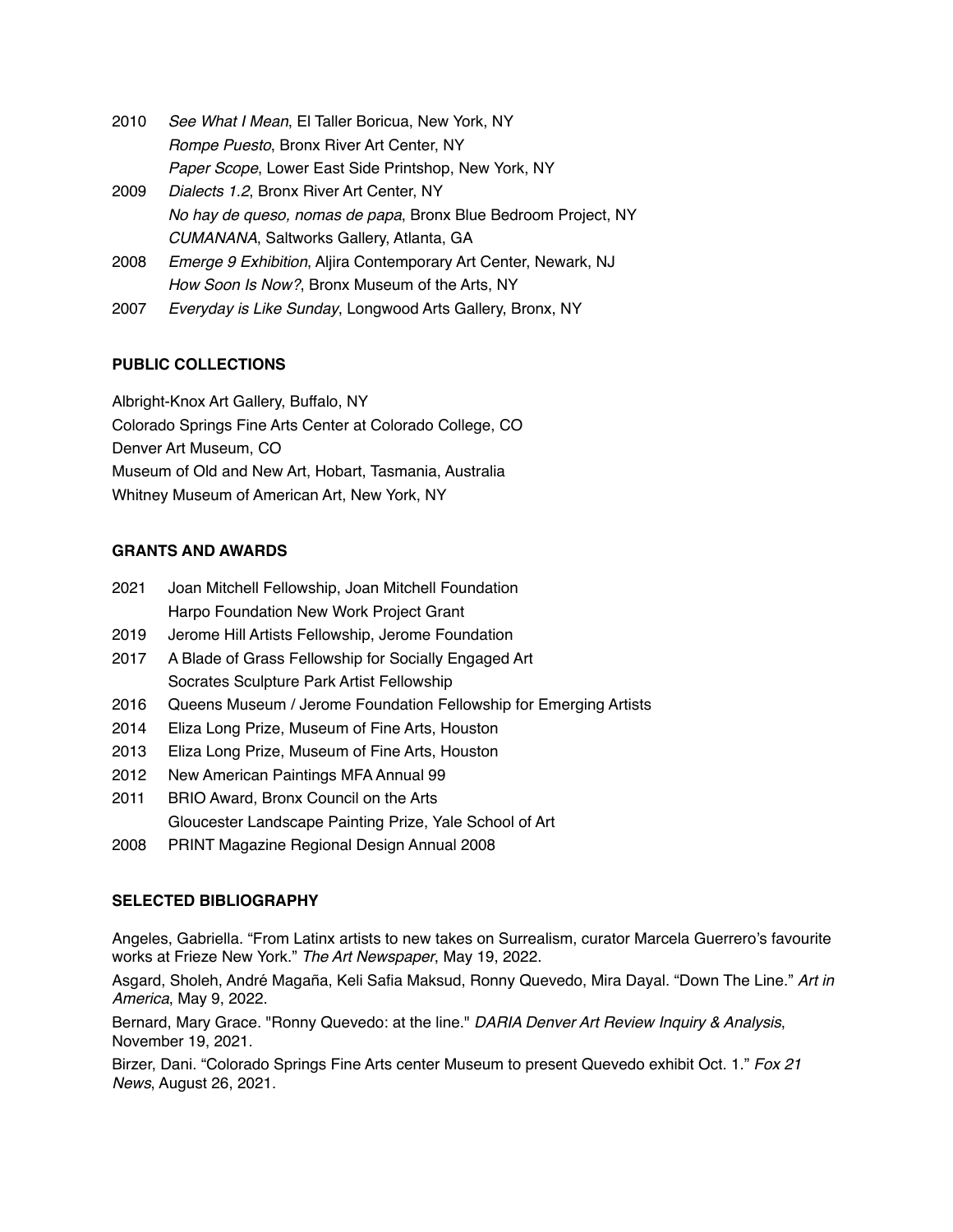Bury, Louis. "Making Space: Ronny Quevedo Interviewed by Louis Bury." *BOMB Magazine*, April 22, 2019.

\_\_\_\_\_. "Ronny Quevedo's Field of Play." *Hyperallergic*, July 8, 2017.

Cabrera, Daniela. "The Most Exciting Latino Art Exhibits Happening in the Second Half of 2018." *Remezcla*, July 12, 2018.

Campbell, Andy. "Critics' Picks: Harold Mendez and Ronny Quevedo." *Artforum*, September, 2015.

Cascone, Sarah. "New York's LaGuardia Airport Unveils New Permanent Artworks by Mariam Ghani, Rashid Johnson, and Others." *Artnet News*, June 2, 2022.

Cascone, Sarah and Tim Schneider. "Editor's Picks: 21 Things Not to Miss in New York's Art World this Week." *ArtNet*, February 24, 2021.

Cohen-Aponte, Ananda. "Latinx Artists Are Highlighted for the First Time in a Group Show at the Whitney." *Hyperallergic*, August 28, 2018.

Di Liscia, Valentina. "Latinx artists finally get New York recognition." *Financial Times*, May 13, 2022.

Durón, Maximilíno. "In a New Book, Scholar Arlene Dávila Writes About the Invisibility of Latinx Art in the Market." *ARTnews*, September 16, 2020.

"El Museo de Arte de Denver exhibe 3.500 años de artefactos y obras de América." *EFE*, October 25, 2021.

Fitzpatrick, Marlena. "Ronny Quevedo: A Latino Transforming Museums." *Latino Rebels*, August 10, 2015. Froyd, Susan. "Art Is All Around Denver This Week!" *Westword*, October 2, 2021.

Ghassemitari, Shawn. "LaGuardia Airport's New Terminal Will Boast a \$12 Million USD Art Initiative." *Hypebeast*, June 3, 2022.

Kaplan, Isaac. "This Nonprofit Is Willing to Bet That Art Can Change the World." *Artsy*, May 1, 2017.

"Lux et Veritas (Yale's motto, which translates to "Light and Truth")." *Art Miami Magazine*, April 1, 2022.

Marcisz, Christopher. "Looking at Sports as Powerful Modes of Expression." *Hyperallergic*, August 19, 2019.

Morris, Susan. "Latinx artists explore modern architecture and indigenous space at the Whitney." *The Architect's Newspaper*, August 24, 2018.

Nash, Indiana. "On Exhibit: Unseen labor cleverly highlighted in Ualbany works." *The Daily Gazette*, January 26, 2022.

Newhall, Edith. "These are the fall shows you'll want to check out on Philly's art gallery scene." *The Philadelphia Inquirer*, September 14, 2019.

"Announcing the PRINT RDA Winners. RDA 2008: New York City." *PRINT*, June 1, 2008.

Rodney, Seph. "A Vision of US Immigration Beyond the Melting Pot." *Hyperallergic*, August 7, 2017.

Saval, Nikil. "Three Artists Who Think Outside the Box." The New York Times, December 3, 2015.

Scher, Robin. "Beloved Sculpture Park in Queens Announces Artists in New 'Socrates Annual.'" *ARTnews*, August 24, 2017.

Schwendener, Martha, Will Heinrich, and Jillian Steinhauer. "What to See in New York Art Galleries This Week." *The New York Times*, September 13, 2018.

"Seis artistas de NY crearán instalaciones de arte para la nueva terminal del aeropuerto LaGuardia." *Telemundo 47*, February 22, 2022.

Sheets, Hilary M. "Ready When You Are, Terminal C Is Now an Art Destination." *The New York Times*, June 1, 2022.

\_\_\_\_\_. "La Guardia's New Delta Terminal to be Defined by New York Artists." *The New York Times*, February 22, 2022.

Solomon, Tessa. "Joan Mitchell Foundation Names Inaugural Winners of \$60,000 Fellowships." *ARTnews*, October 13, 2021.